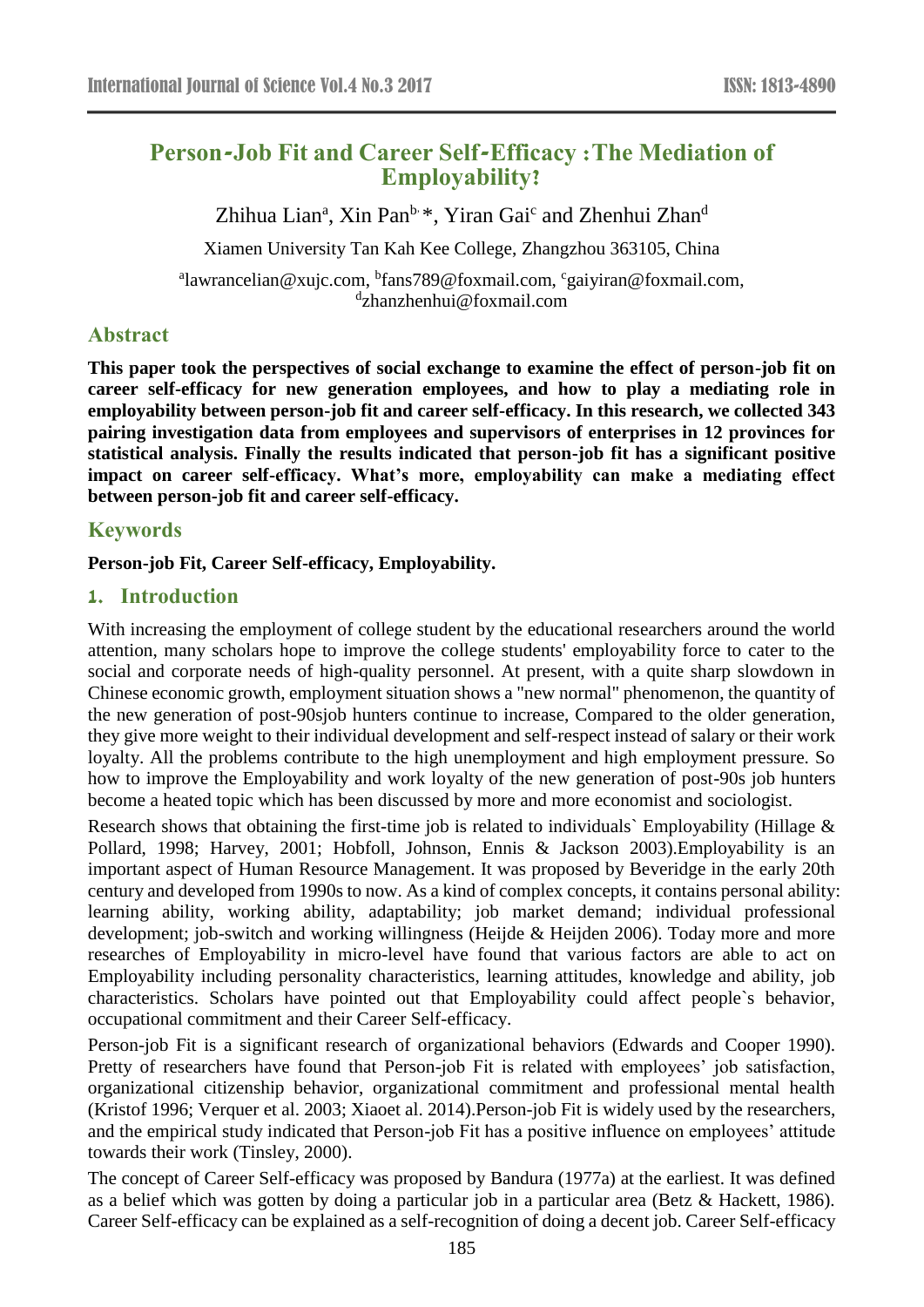is in the reciprocal process between the self and job. In this process, many factors such as society, environment, education and one's own quality show their influence to Career Self-efficacy and evaluation. A person will feel more positive about its future career if it has high Career Self-efficacy, as the same time, it hunts the job more proactively.

We designed and tested a model that posited Employability as a moderate variable intervened in the relation between Person-job Fit and Career Self-efficacy. And our study adopted employee paired off with employer in the questionnaire, to explore influence in the Employability of the new generation of post-90s employees under different background. In order to test whether the new generation of young people showed a higher degree of Person-job Fit, the more his Employability higher. And proved Person-job Fit whether or not has positively related to Career Self-efficacy. We hope this studying will give enterprises helps to implement human resource management well, and to solve the new generation of youth problem of employment.

## **2. Literature review and hypothesis**

## **2.1 Person-job Fit**

Person-job Fit refers to the degree of compatibility between personal characteristics of employees and characteristics of jobs. Kristof (1996) defined this type of fit as a needs-supplies match, where the desires of the employees (e.g. needs, interest or preference) match the demands of the job (e.g. characters of career or jobs); or the abilities of employees (e.g. interest, work experiences, education degree) meet the requirements of the job (e.g. the standard of job performance) The former is named as supply-value fit and the latter is called demand-abilities fit. Similarly, Edwards (1996), Livingstone, Nelson & Barr (1997) and Van Vianen (2000) illustrated that supply-value fit (S-V fit) means the needs; desires or hobbies of the person match the supplies in the job like growth opportunities. Edwards (1996) and Wervel & Johnson (2001) pointed out that demand-abilities fit (D-A fit) contains the scope to which the abilities of a person match the demands of a job. A person's knowledge, skills, and abilities (KSA) are emphasized in this approach in terms of how well they can perform the tasks required of the job (Livingstone et al1997).

However, these previous studies of Person-job Fitjust belong to one view point of complementarily fit (Bretz & Judge. 1994; Cable & Judge. 1997; Edwards. 1996; Kritstof, 1996). As research continues, scholars found that Person-job Fit is not only made up of a complementarily fit, but also, a consistency fit. Thus, Scrogging (2003) proposed a self-concept fit, which means individual's subjective perception meet the job characteristics and job behaviors. Individual would feel consistency between the present job and what he is (e.g. objective perception) or what he wants to be (e.g. subjective perception), which is one kind of fit that external matches interior.

#### **2.2 Career Self-efficacy**

The development of several theories had helped understand and explain Career Self-efficacy which was a significant influence for college students. Self-efficacy was put forward by Bandura (1977) for the first time; she defined it as "the individual's ability of belief achieved a behavior process of a specific target". Andthen, Hackett and Betz (1981) had started to use Bandura's self-efficacy theory to research in the field of professional problem. They defined Career Self-efficacy as "the individual engaged in specific careers' ability of belief". Later, Lent and Hckett (1987) defined it again, "Individuals in career choice and career adjustment had the judging ability of self-efficacy."With Betz and Hackett (1997) deeply studied, they specifically defined Career Self-efficacy to "an individual in the implementation of career-related behavioral, educational, and occupational choices, as well as persuasive beliefs."

At the beginning of the 21st century, many researchers wanted to know which factors can affect the Career Self-efficacy. On the one hand, some researchers summarized the influence factors of Career Self-efficacy. Rottinghaus et al. (2002) and Nauta (2004) summarized the five generalized effects on career self-efficacy. The study of Betz and Hartman (2007) showed that, the impact of self-efficacy could be summarized as three types of effects (e.g. neuroticism, aesthesia and extraversion). On the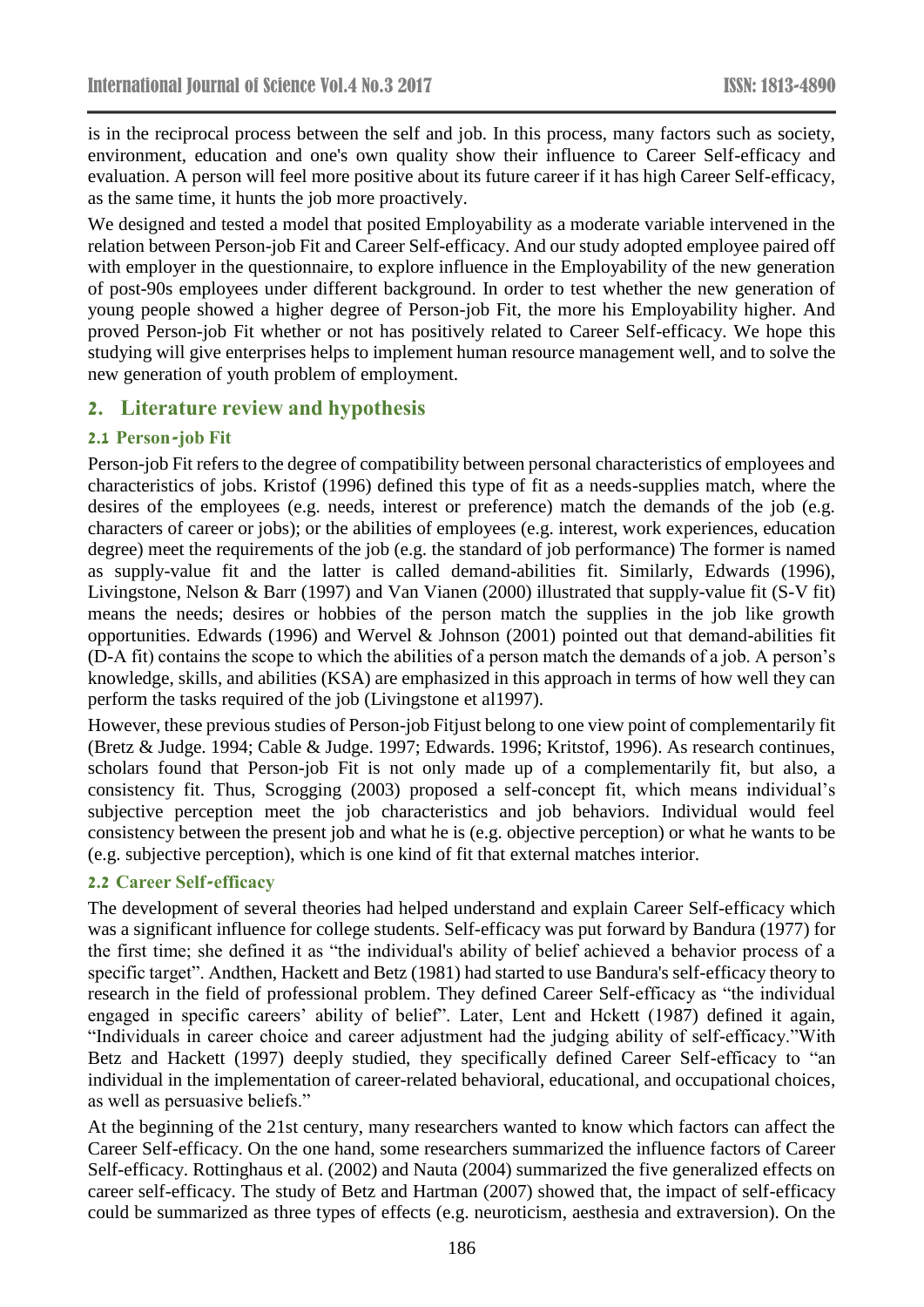other hand, some researchers used the validation of the model to identify influencing factors. Soresi and Nota (1998) have shown that students attended college preparatory high schools experience higher levels of decision-making and Career Self-efficacy and using better decision-making skills, meanwhile, Career Self-efficacy play a important role In the relationship between career decision-making and family support by using a sample of Italian high school youth (Lent, 2003). Yi-Jiun Lin and Lisa Y. Flores (2011) tested the mediation effect of Career Self-efficacy in the relationship between effectiveness source variables and job search behavior. And Career Self-efficacy widely used to do as a mediator in many research models. Kalliopi Kounenou (2012) found that the mediating role of career decision self-efficacy between core self-evaluations (CSE).

## **2.3 Person-job Fit and Career Self-efficacy**

Researches on Person-job Fit are rooted in several theories, including Work Adjustment (Dawis & Lofquist, 1984), Need-press theory (Murray's, 1938), Vocational behavior (Holland's, 1973), Attraction–Selection–Attrition theory (Schneider, 1987) and interactional psychology (Schneider, Smith, & Goldstein, 2000 & Terborg, 1981). These theories share an interest in the role of both person and situation in contributing to behavior, and they summarized that the fit between person and their environments shows a positive psychological result.

Many researches demonstrated that Person-job Fit has positively related with the individuals' life satisfaction (Jeni & Jeffrey, 2013), employee performance (Meyer et. al1993; Ambrose et. al2008; Tzu-Shian Han et. al2015), employee engagement productivity (Julie Moreland. 2013),intent to hire (Higgins & Judge, 2004),job satisfaction and organizational identification (Kristof-Brown et al2005) as well as many attitudinal variables (Cable & Derue, 2002).

On the basis of the above theories and experience, in our research, we conjectured that a good Person-job Fit can strength the employees' job success which will make them high self-confident and keep them in a comfortable psychological and physiological conditions.

H1: Person-job Fit has a positive effect on Career Self-efficacy.

#### **2.4 Employability**

Employability was proposed by Beveridge in the early 20th century. It has been defined as a kind of capacity of individuals who obtain the first-time job, maintain employment and get employed in a new job to be necessary (Hillage & Pollard, 1998). The essence of Employability is a skill which can help individuals obtain the first-time job, retain the job, do the job well and switch job (Harvey, 2001), and research into it (e. g. Hobfoll, Johnson, Ennis & Jackson 2003) has already made significant progress. Canadian Labor Force Development Board interpreted it as an ability of obtaining the valuable employment when people interacted with their working environment. And in China, Liuqing (2009) thought that Employability is an employment status in a particular social economic environment.

There are many antecedent variables of Employability. Hillage and Pollard (1998) divided them into internal and external part. As for internal part, the evaluation of it was based on educational level, working attitude and working ability. For the external part, it was measured through the competition of labor market, employer capital and economy policy. Another views point out that influences of Employability include personality characteristics (Barrick & Mount, 1991; Tokar et al, 1998),learning attitude (Hall, 1996; Deloitte & Touche, 2001; O`Donoghue & Maguire, 2005),knowledge and ability, job characteristics (Van Dam, 2003). Based on definition and many studies of Employability, Zhang L and Nie T (2015) divided it into four dimensions as follow: environmental adaptive capacity, executive capacity, emotional control and appetency.

One important perspective was pointed out by Gaspersz and Ott in 1999. Based on Person-job Fit, They thought a factor of Employability is to develop a willingness to fit the change of working environment, conditions and job content. Knight and Yorke (2002) pointed out the antecedent variables of Employability include employment quality; it includes salaries, Person-job Fit and working environment. Sanders & Grip (2004) divided the Employability into three sectors to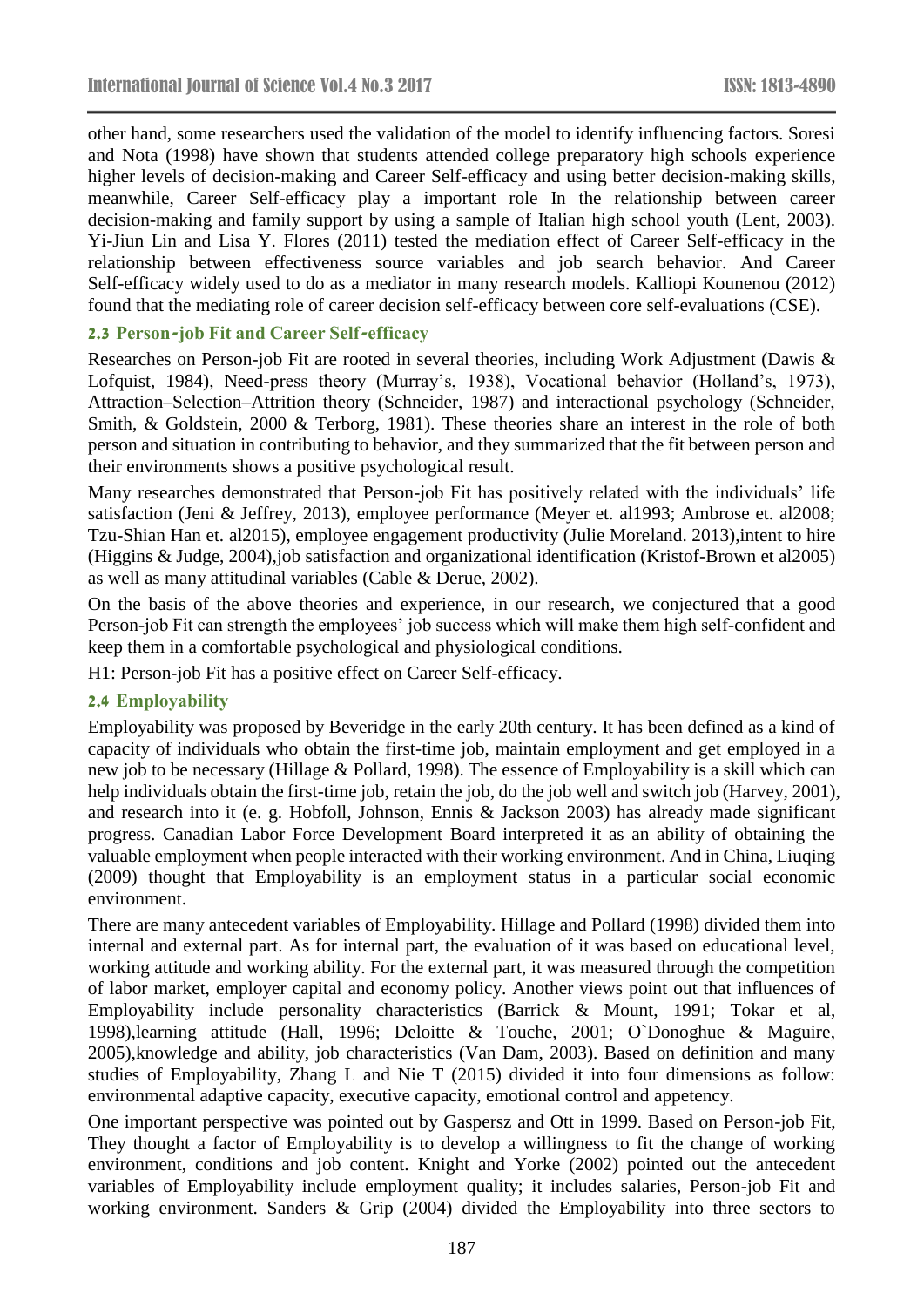discriminate different influencing factors: job-match Employability, firm-internal Employability, firm-external Employability, they found that training can boost their Person-job Fit; meanwhile, training can also increase the Employability of employee.

As for the outcome variable, Employability can affect health, happiness (Lazarus & Folkman, 1984; Pfeffer, 1998; Cuyper & Witte, 2007; Berntson & Marklund, 2007) and belief of their occupation. The occupational belief was called Career Self-efficacy (Hackett & N. E. Bets) or Professional Efficacy, and it can affect behavior of employee (Byron, 1995; Bagshaw, 1997; Hallier & Butts, 1998; Sullivan, 1999; Cappelli, 2000; Baruch, 2001; Lawler, 2001; Guest, 2004).

This study combined theory with investigating data and analyzed the effect of Employability in different background like age, gender, educational level, occupation, and salary. Meanwhile, the Employability is divided into five basic areas-layered to be researched: practicing executive capability, cooperative ability, individual adaptability, interpersonal skill and emotional regulation ability. For employers, it involves creating a working environment that can provide opportunities for personal and professional growth (Ghoshal, 2004), for employees, the better they have Person-job Fit, the more they can improve their Employability. Meanwhile, develop the Employability will have a positive impact on Career Self-efficacy. Therefore, this article makes the second hypothesis:

H2: Employability has mediating effect between Person-job Fit and Career Self-efficacy



Figure 1. The Hypothetical model

## **3. Method**

In order to verify the above conclusion, the research of Fujian, Guangdong, Zhejiang, Shaanxi, Hebei and Shanghai and any other provinces and cities in more than 80 different types of enterprise staff as a sample with a structured questionnaire to collect data. In order to the authenticity and validity of the questionnaire survey, the research extracted the subjects of employees as far as possible from different industries, different education and different tenures and used director- employees paired questionnaires.

Participate in the survey were 455 employees (202 men and 253 women) in different cities. The employees' age was from 18 to 28, and the means age is 26, 63 years (SD=0, 615). In all employees, there were 403 employees having received higher education (SD=0. 777), accounting for 88. 6% of the total sample. This study had enough sample size to do data analysis.

## **4. Measure**

The questionnaires by the research of scale are via multilateral certification at home and abroad with high reliability and validity of scale. The report was combined with the specific situation of the employment status, and then revising the scale. The report was using a 5-point Likert-type measurement format  $(1 = not at all, 5 = to a great extent).$ 

Person-job Fit

This was assessed with 5 items (e.g. "I will try to do different kinds of professional activities") from Abdel-Halim(1981). We used the principal axis factoring to submit the ten items, and the factor could explain 54. 63%. This scale's Cronbach's  $\alpha$  is. 791.

Employability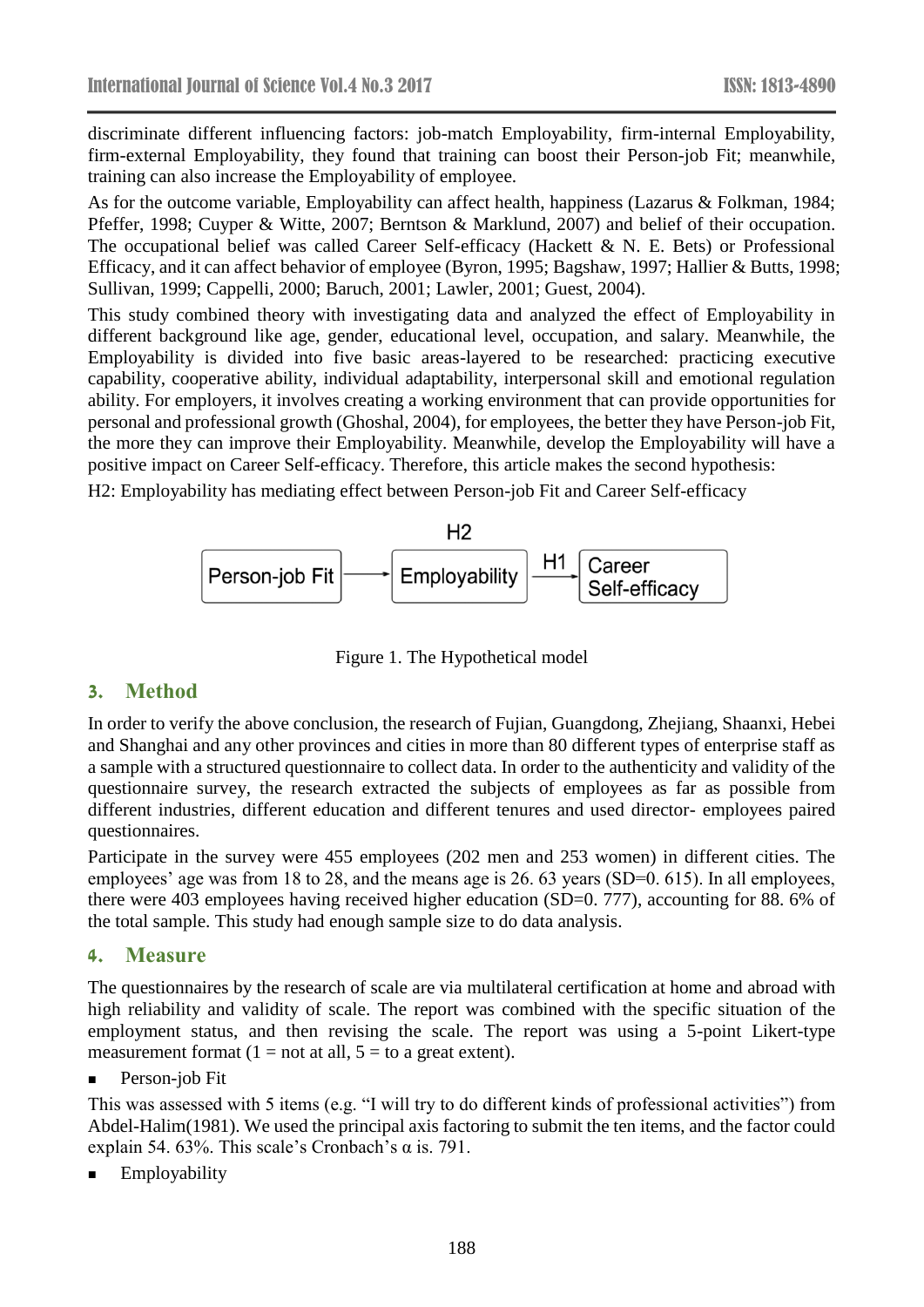This was assessed with eighteen items (e.g. "I feel I am fully competent for my work") from Xiaoxia Tao(2007). We used the principal axis factoring to submit the five items, and the item factor could explain 50. 11%. This scale's Cronbach's  $\alpha$  is. 890.

Career Self-efficacy

This was measured with seven items (e.g. "I know what kind of job which I should apply for") from Anderson and Betz (2001). We used the principal axis factoring to submit the seven items, and the factor could explain 47. 68%. This scale's Cronbach's  $\alpha$  is. 815.

#### **5. Results**

#### **5.1 Descriptive Statistics and Correlations**

Table1. Means, Std. D and the Correlations of Variables

|                | Variables   | Means | Std. D | 1              | 2                        | 3                        | 4       | 5    | 6                            | 7                        | 8 |
|----------------|-------------|-------|--------|----------------|--------------------------|--------------------------|---------|------|------------------------------|--------------------------|---|
| $\mathbf{1}$   | Gender      | 1.556 | 0.497  | $\overline{a}$ |                          |                          |         |      |                              |                          |   |
| 2              | Age         | 1.431 | 0.615  | $-.021$        | $\overline{\phantom{a}}$ |                          |         |      |                              |                          |   |
| 3              | Education   | 4.387 | 0.777  | .046           | $-.285**$                | $\overline{\phantom{a}}$ |         |      |                              |                          |   |
| $\overline{4}$ | Industry    | 6.455 | 2.355  | $-.010$        | .047                     | .049                     |         |      |                              |                          |   |
| 5              | Tenure      | 1.991 | 0.718  | $-.042$        | $-.391**$                | $-.018$                  | $-.076$ |      |                              |                          |   |
| 6              | PJF         | 3.552 | 0.684  | $-.052$        | $-0.069$                 | .014                     | .038    | .053 | $\qquad \qquad \blacksquare$ |                          |   |
| $\overline{7}$ | EA          | 3.787 | 0.486  | $-.025$        | $-.024$                  | $-.028$                  | .088    | .084 | $.233**$                     | $\overline{\phantom{a}}$ |   |
| 8              | <b>CSSE</b> | 3.485 | 0.622  | $-.034$        | $-.020$                  | .005                     | .014    | .013 | $.387**$                     | $.292**$                 |   |

Note1: PJF= Person-job Fit; EA= Employability; CSSE= Career Self-efficacy.

Note2:  $*_{p}$  < 05.  $*_{p}$  < 01

Table1 shows means, Std. D and the correlations of variables. The results showed that CESS was significantly correlated with PJF ( $r = 0.387$ ,  $p < 0.01$ ) and EA ( $r = 0.292$ ,  $p < 0.01$ ). PJF was significantly correlated with EA ( $r = 233$ ,  $p < 0.01$ ).

|                | Model1               | Model <sub>2</sub>      | Model <sub>3</sub> | Model4                   |  |
|----------------|----------------------|-------------------------|--------------------|--------------------------|--|
| Variables      | Career Self-efficacy | Career<br>Self-efficacy | Employability      | Career.<br>self-efficacy |  |
| Gender         | $-.034$              | $-0.014$                | $-.007$            | $-.013$                  |  |
| Age            | $-.019$              | 0.005                   | .011               | .002                     |  |
| Education      | .001                 | 0.002                   | $-.030$            | .008                     |  |
| Industry       | .015                 | $-0.001$                | .086               | $-.020$                  |  |
| Tenure         | .005                 | $-0.006$                | .082               | $-.024$                  |  |
| Person-job Fit |                      | $0.387***$              | $0.226***$         | $0.338***$               |  |
| Employability  |                      |                         |                    | $0.217***$               |  |
| $R^2$          |                      | $0.150***$              | $0.068***$         | $0.194***$               |  |
| $adj-R2$       |                      | $0.139***$              | $0.055***$         | $0.181***$               |  |
| F              |                      | 78.061***               | 24.269***          | 53.295***                |  |

Table 2. Summary of Hierarchical Regression Analysis for mediation of Career Self-efficacy

Note1:N=236, \*\*\*, P<0. 001;\*\*, P<0. 01;\*, P<0. 05

For testing the mediating effect, we followed the suggestions of Frazier, Tix and Barron (2004). Except for Frazier et al. explained the procedure for testing mediating effects with three variables (independent variable, mediator variable and outcome variable), we also controlled the effects of entrepreneurs' gender, education, industry and tenure.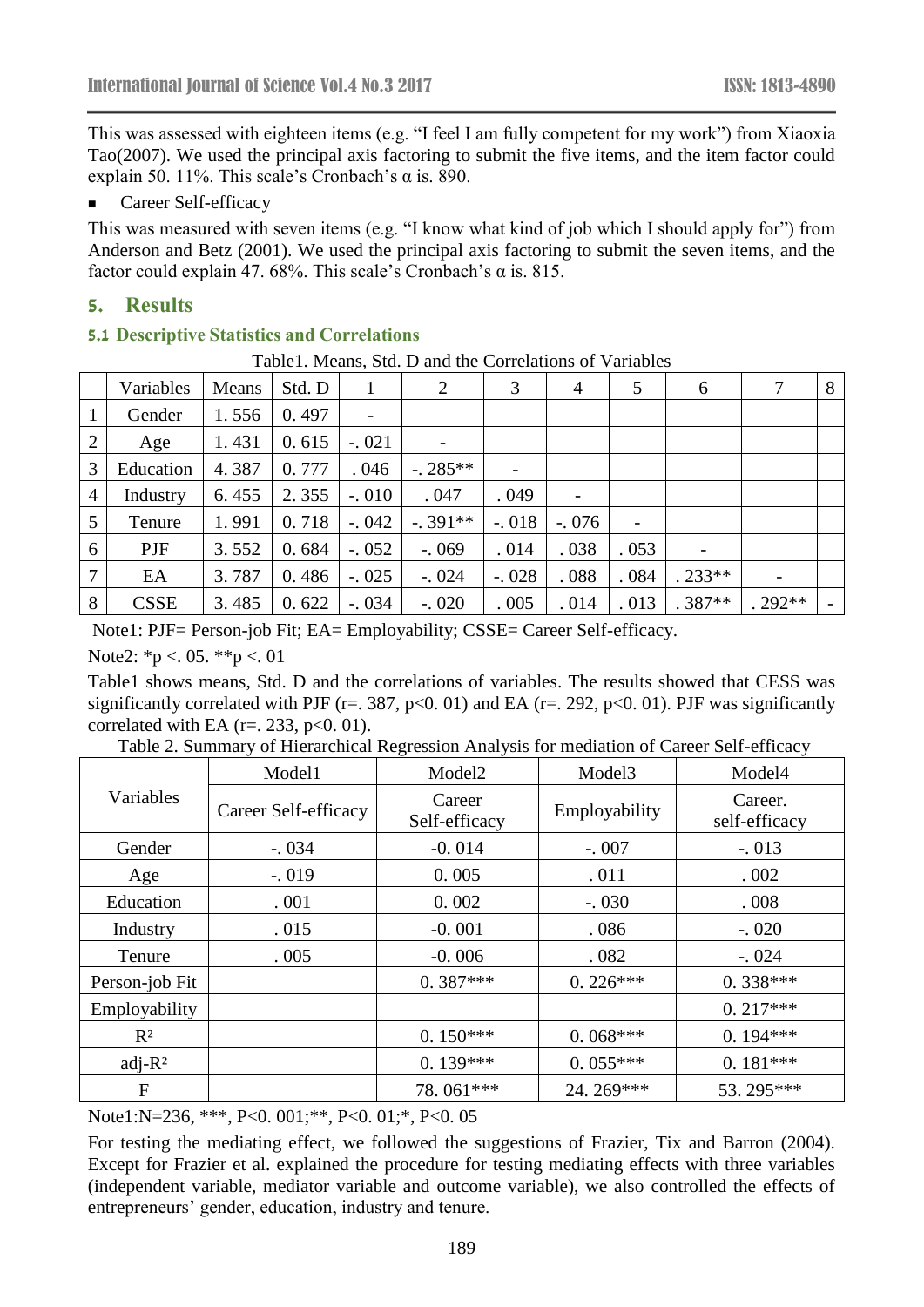As a result, we tested the hypotheses through hierarchical multiple regression analysis and table 2 provides the estimated parameters and the results of the hypotheses testing of the mediating effect of Employability between Person-job Fit and Career Self-efficacy. For H1, Person-job Fit has an important positive effect ( $\beta$ =0. 387, P<0. 001) on Career Self-efficacy. For H2, Employability plays a role of mediating effect (H2;β=0. 217, P<0. 001) between Person-job Fit and Career Self-efficacy. We tested two hypotheses. Firstly, Person-job Fit would have a significant effect on Career Self-efficacy; in the end, Employability would be a mediating effect between Person-job Fit and Career Self-efficacy. Following the procedure recommended by Baron and Kenny (1986) and Ming R, W (2010), we tested the hypotheses with a sample of 236 full-time employees and 70 supervisors in Chinese. Our results support the hypothesized relationships.

## **6. Conclusion and discussion**

In the past there have been numerous scholars doing researches of the influencing factors of employees' Employability, however the research develop innovative ways to take paired questionnaires from the dual perspective of generation employees and the enterprises. The research explores the relationships among generation workers' Career Self-efficacy, Person-job Fit and Employability with theoretical analysis and empirical study. One of the greatest values in the research is the introduction of "Employability" model, which is divided into practicing executive capability, cooperative ability, individual adaptability, interpersonal skill; emotional regulation ability, making corporation and supervisors understood the specific judgment criteria and essential requirement of generation employees. What's more, based on the research, we give a further suggestion that can improve the generation workers Employability to make them meet job requirements, the fit of college students and enterprise.

In this research, we found that Employability has a mediating effect between Person-job Fit and Career Self-efficacy. The more generation employees fit the job, the better they perform in the job. What's more, they will more loyal to their job or their enterprise. When generation employees have a clear understanding and position of their career development, they are more enthusiasm about their work, which will enhance their job validity. Generation employees are more aware of how to make work choices and understand how to get a job; they can help employees find the fit job. Therefore, universities could perfect the career development courses and provide the professional evaluation system for students to make a right choice, so that students have a certain understanding and planning of their career development. Universities also should enhance students' understanding of the market and the enterprise, so that they can find a right position of their work before entering the community consciously to stimulate the enthusiasm of future work.

At the same time, universities can set up targeted courses to improve students' Employability skills in order that they can adapt the society quickly, adapt to the market for the employees' professional requirements. Meanwhile, enterprises need to further update the professional matching degree test of the employees, in the aspect of human resource management, and arrange the fit job of the individual's psychological and the ability, communicate with the employees regularly.

## **7. Funding**

This research was supported by Humanity and Social Sciences Research Foundation of Ministry of Education of China (15YJC630069), Sciences Research Talents Project Fund for Outstanding Young Teachers in Fujian Higher Education Institutions, China(2016023).

## **References**

[1] M. Fugate and A. Kinicki., 'A disposition approach to Employability Development of a measure and test of implications for employee reactions to organizational change', Journal of Occupational and Organizational Psychology, 81 (2008).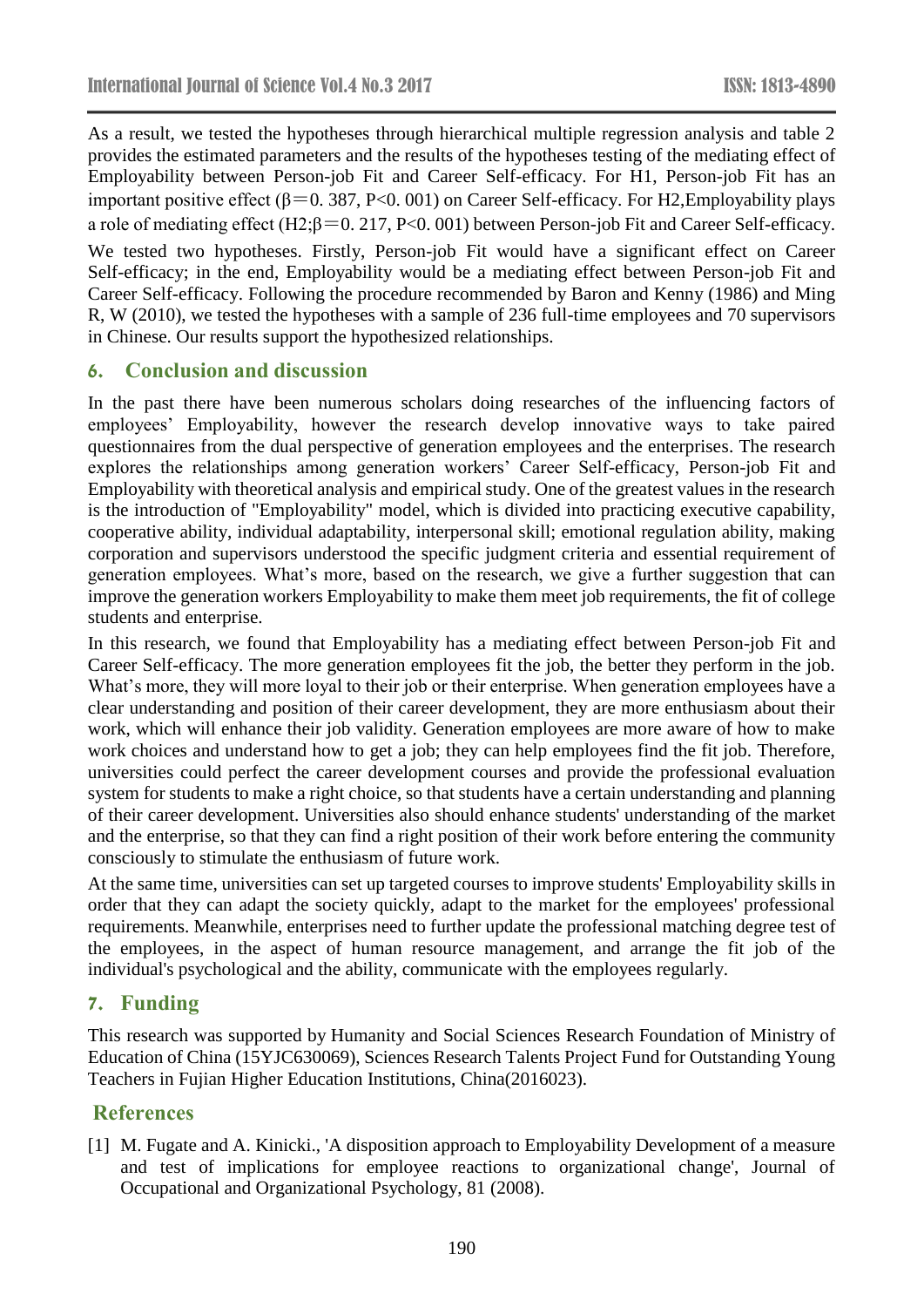- [2] R. Dawis and L. Lofquist, A psychological theory of work adjustment: an individual differences model and its applications,: University of Minnesota Press, 1984).
- [3] G. Hackett and N. E. Betz, 'A self-efficacy approach to the career development of women. ', Journal of Vocational Behavior, 18 (1981).
- [4] N. Betz and G. Hackett, 'Applications of Self-Efficacy Theory to Understanding Career Choice Behavior', Journal of Social & Clinical Psychology, 4, 3 (1986).
- [5] P. Knight and M. Yorke., Assessment, Learning and Employability,: Open University Press., 2002).
- [6] B. N. E. and L. D. A., 'Career assessment and the career.decision-making self-efficacy scale. ', Journal of Career Assessment (1996).
- [7] J. Hillage and E. Pollard, 'Employability: developing a framework for policy analysis ', Labour Market Trends, 107, 2 (1999).
- [8] B. N. E, K. K. L. and T. K. M., 'Evaluation of a short form of the career decision-making self-efficacy scale. , Journal of Career Assessment, 4 (1996).
- [9] H. Murray, 'Explorations in personality.', Journal of Projective Techniques & Personality Assessment, 2010, 2 (2010).
- [10]H. J. L., 'Exploring careers with a typology: What we have learned and some new directions',AMERICAN PSYCHOLOGIST, 51 (1996).
- [11] J. Holland, 'Making vocational choices: A theory of careers', Prentice-Hall, 1 (1973).
- [12]K. AL., 'Person-organization fit: an integrative review of its conceptualizations, measurement, and implications.', Personnel Psychol, 49 (1996).
- [13]L. Harvey, 'Quality in Higher Education: Defining and Measuring Employability', Quality in Higher Education, 7, 2 (2001).
- [14]N. Betz and K. Klein, 'Relationships among measures of career self-efficacy, generalized self-efficacy, and global self-esteem.', Journal of Career Assessment, 4, 3 (1996).
- [15]Hobfoll, Johnson, Ennis and J. , 'Resource loss, resource gain, and emotional outcomes among inner city women.', Journal of Personality and Social Psychology, 84 (2003).
- [16]B. A., 'Self-efficacy mechanism in human agency. American .', AMERICAN PSYCHOLOGIST, 37 (1982).
- [17]N. Betz, 'Self-Efficacy Theory as a Basis for Career Assessment.', Journal of Career Assessment》, 8, 3 (2000).
- [18] A. Bandura, 'Self-efficacy: The exercise of control. ', Journal of Cognitive Psychotherapy, 604, 2 (1997).
- [19]B. A., 'Self-efficacy: Toward a unifying theory of behavioral change. ', Psychol Rev, 84 (1997).
- [20]S. Ghoshal and C. Bartlett, 'the individualized corporation: a fundamentally new approach to management; great companies are defined by purpose, process, and people.', Random House Business (2000).
- [21]K. F and O. M., 'The management of Employability in the Netherlands', European Journal of Work and Organizational Psychology, 8 (1999).
- [22]B. N. E and H. G., 'The relationship of career-related self-efficacy expectations to perceived career options in college women and men.', Journal of Counseling Psychology, 28 (1981).
- [23]N. E. Klein and K. M. Taylor, ' Evaluation of a short form of the career decision-making self-efficacy scale', Journal of Career Assessment, 4 (1996).
- [24]T. Han, H. Chiang, D. McConville and C. Chiang, 'A Longitudinal Investigation of Person–Organization Fit, Person–Job Fit, and Contextual Performance: The Mediating Role of Psychological Ownership', Human Performance, 28, 5 (2015).
- [25] G. Hackett and N. E. Betz, 'A self-efficacy approach to the career development of women', Journal of Vocational Behavior, 18 (1981).
- [26]N. E. Betz and G. Hackett, 'Application self efficacy theory to understand career choice behavior', Journal of Society and Clinical Psycholoigy, 4, 3 (1986).